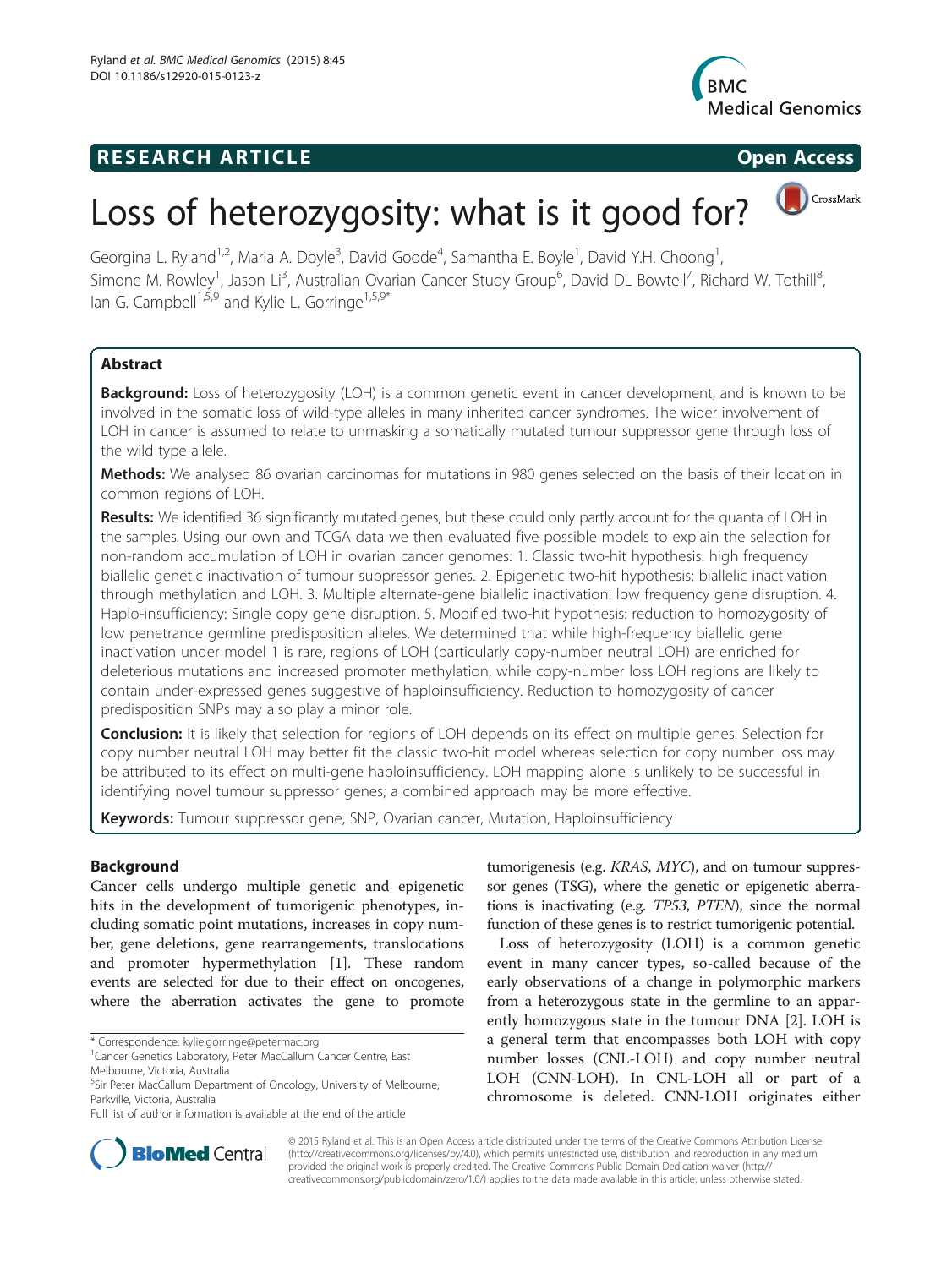through a homologous recombination event ("gene conversion"), or because the retained chromosome was duplicated either before or after the LOH event. LOH is strongly associated with loss of the wild-type allele in individuals with an inherited cancer predisposition syndrome and carry a germline mutation in genes such as RB1 in retinoblastoma or BRCA1 in breast and ovarian cancer [[2, 3\]](#page-10-0). This "second hit" hypothesis was initially proposed by Knudson based on his observations of the incidence of familial retinoblastoma [[4\]](#page-10-0) and has been widely accepted as a mechanism for the complete inactivation of tumour suppressor genes, both in a germline context and the sporadic cancer context where the first hit is a somatic event, such as mutation of TP53. As a consequence, mapping of common regions of minimal LOH has historically been a popular strategy to pursue the identification of novel TSGs without the need for segregation data from large cancer families. However, such analyses have been generally been unsuccessful leading to speculation that the approach is technically and conceptually flawed [\[5](#page-10-0)], and even to whether there is any selective advantage to LOH events. Nonetheless, we previously used SNP mapping arrays to analyse LOH in ovarian carcinomas of diverse histological subtypes, with the rationale that the newer methodology would at least overcome some of the previous technical issues with LOH analyses [\[6](#page-10-0)]. We mapped a number of minimal regions of LOH containing tumour suppressor gene candidates, including regions of homozygous deletion encompassing genes such as MAP2K4 [\[7](#page-10-0)]. Advances in massively parallel sequencing has enabled the current study where we report targeted sequencing of 980 candidate tumour suppressor genes in 86 ovarian carcinomas, most of which have matched SNP array data enabling the assessment of the importance of LOH in the selection for somatic mutations in ovarian cancer. We evaluated a number of different histological subtypes, since these have different etiologies and causative genes.

# **Methods**

#### Ethics statement

Accrual and use of patient material for this study was approved by the following Human Research Ethics Committees: Peter MacCallum Cancer Centre Human Research Ethics Committee, Southampton Hospital Human Research Ethics Committee, University of Melbourne Human Research Ethics Committee, Queensland Institute of Medical Research Human Research Ethics Committee, Westmead Hospital Human Research Ethics Committee. All individuals gave written informed consent for the use of their tissue in research. This project was approved by the Peter MacCallum Cancer Centre Human Research Ethics Committee (Approval # 09/29).

#### Ovarian tumour cohort

A tumour cohort  $(n = 86)$  comprising a variety of histological subtypes including serous  $(n = 45)$ , endometrioid  $(n = 28)$ , mucinous  $(n = 7)$  and clear cell  $(n = 6)$  were obtained through the Australia Ovarian Cancer Study, the Peter MacCallum Cancer Centre Tissue Bank, or from patients presenting to hospitals in the south of England [[8\]](#page-10-0). The majority of tumour DNA samples were needle microdissected to ensure greater than 70 % cancer epithelial cell component; other samples were processed from tissue where the reference haematoxylin and eosin stained section showed >70 % tumour epithelial cells. Matching peripheral blood samples were also collected from patients at time of tumour collection and used as a source of germline DNA for somatic mutation detection. Details of the cohort are listed in Additional file [1](#page-10-0): Table S1.

#### Library preparation, target enrichment and sequencing

Library preparation was performed as previously described [[9\]](#page-10-0) following the Illumina genomic DNA library preparation protocol (Illumina, San Diego, CA) using an input of 200 ng of tumour or matched normal lymphocyte DNA. Seven custom multiplexing adapters compatible with Illumina single-end sequencing were used and indexed DNA samples were pooled equally prior to PCR enrichment. A boutique exon capture (SureSelect, Agilent Technologies, Santa Clara, CA) was used to enrich for coding exons of candidate tumour suppressor genes  $(n = 980,$  Additional file [1](#page-10-0): Tables S2 and S3) and known cancer genes (TP53, BRCA1, BRCA2) according to the recommended protocol. Capture probes were designed using default parameters in eArray (Agilent Technologies).

Sequencing of target-enriched DNA libraries were performed using an Illumina GAIIx, generating 75 bp single-end sequence reads. Image analysis and base calling was performed using the Genome Analyser Pipeline v1.5-1.7. Sequence reads were aligned to the human reference genome (GRCh37/hg19 assembly) using BWA [[10\]](#page-10-0) and any remaining unmapped reads aligned with Novoalign [[11\]](#page-10-0). The mean coverage for bases within target regions was 70-fold and 92 % had at least 10-fold coverage. This was followed by local realignment with GATK [[12\]](#page-10-0). Point mutations and insertions/deletions (indels) were identified using GATK and Dindel [[13](#page-10-0)] respectively, and annotated according to Ensembl release 56. Sequence variants were called as somatic alterations only when  $(i)$  the variant was not called in the matched normal sample or identified as a germline alteration in another tumour/normal pair  $(ii)$  the variant was not seen  $in$   $>$  =2 independent reads in the matched normal sample following manual inspection of sequence reads using the Integrated Genomics Viewer [\[14](#page-10-0)] (iii) the variant was identified in bi-directional sequence reads.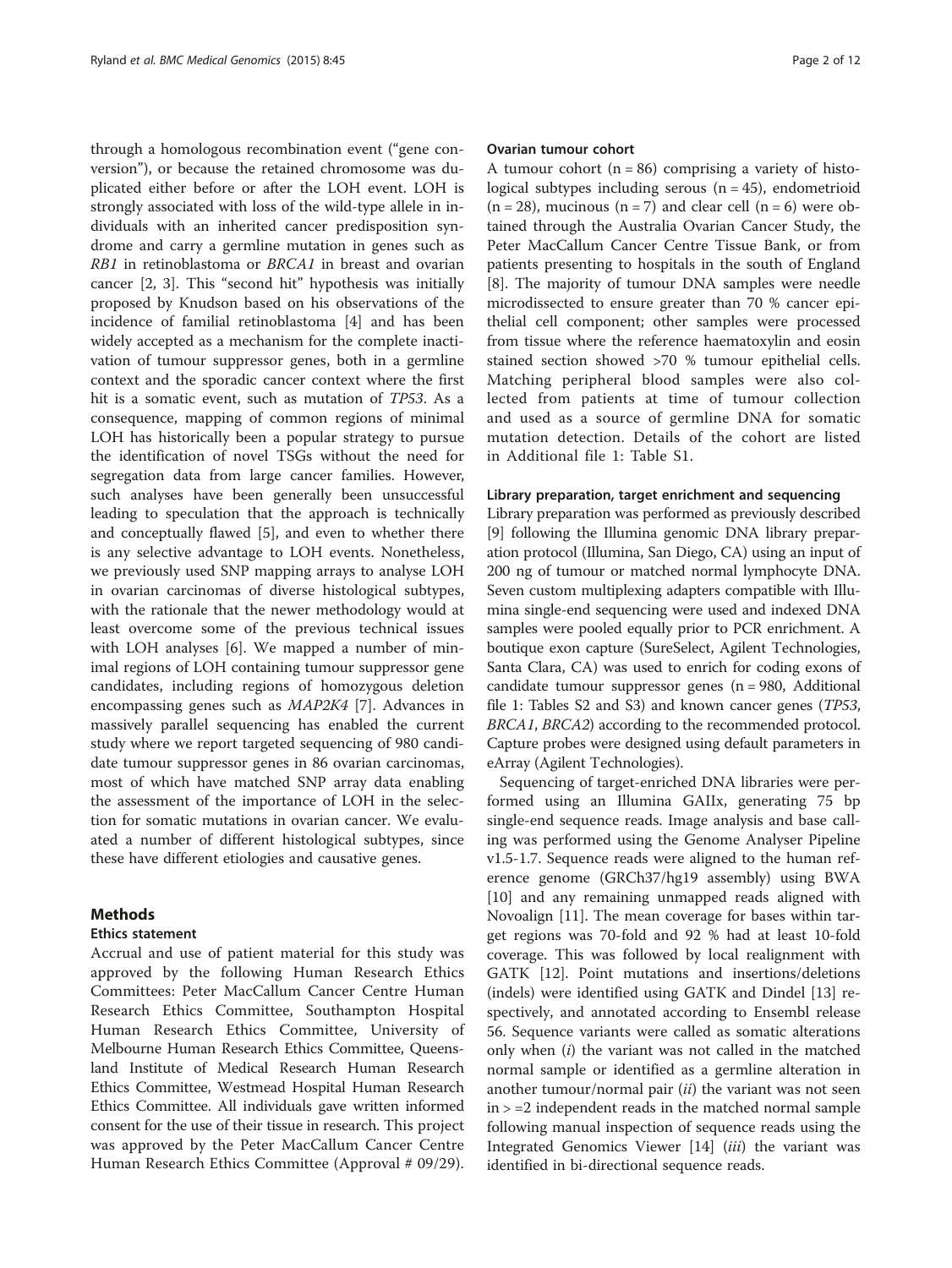A selection of variants that met the above criteria for a somatic mutation  $(n = 202)$  were subjected to validation by conventional PCR amplification and bidirectional capillary electrophoresis on the ABI3130 Genetic Analyser using BigDye Terminator v3.1 sequencing chemistry (Applied Biosystems, Foster City, CA).

## SNP arrays and loss of heterozygosity

Affymetrix SNP Mapping array data was obtained for the 86 sequenced cases, 54 by SNP6 arrays (GSE19539, [[15\]](#page-10-0)), 26 by 500 K arrays (previously published in  $[6]$  $[6]$ ), and six previously unreported low-grade endometrioid cases. Affymetrix SNP6 CEL files, HM27 methylation array data (level 3), Agilent expression array data (level 3) and somatic mutation data from 266 tumors generated by The Cancer Genome Atlas (TCGA) were downloaded from the TCGA Data Portal. LOH was detected as described previously in Partek Genomics Suite (Partek, St Louis, MO), using allele-specific copy number that compared the tumour genotype to the matching normal genotype, and evaluated the copy number at heterozygous alleles [\[6\]](#page-10-0). The "min" allele had to have a value of  $< 0.5$ copies to be called LOH, thus excluding regions of allelic imbalance where at least one copy of both alleles was present. The results published here are in whole or part based upon data generated by The Cancer Genome Atlas pilot project established by the NCI and NHGRI. Information about TCGA and the investigators and institutions who constitute the TCGA research network can be found at<http://cancergenome.nih.gov>.

# Results and discussion

# A candidate TSG screen in ovarian cancer – selection of genes from LOH regions

Candidate ovarian tumour suppressor genes  $(n = 980)$ were selected for analysis on the basis of their location in frequent regions of LOH or deletion (Additional file [1:](#page-10-0) Tables S2 and S3) from our previously published SNP array analysis of 122 primary ovarian carcinomas of various histologies [[6\]](#page-10-0). The regions, located on 20 different chromosome arms, met the following three criteria. Firstly, minimal overlapping regions of LOH were included if they were detected in greater than 35 % of all ovarian carcinomas analysed, or secondly, in >35 % of subtype specific minimal overlapping regions of LOH (4 of 9 clear cell carcinomas, 5 of 12 low-grade endometrioid carcinomas (grades 1 and 2), 6 of 16 mucinous carcinomas and 23 of 64 high-grade serous/endometrioid carcinomas (grades 2 and 3 for the serous subtype, grade 3 for endometrioid carcinomas)). Finally, all homozygous deletions within frequent regions of LOH along with the overlapping portion of all recurrent homozygous deletions were included. This gene list included genes with well established roles in cancer such as CDKN2A and PTEN, but for the purposes of this analysis they were included in the "candidate" LOH genes. In addition, the known ovarian cancer genes TP53, BRCA1 and BRCA2 were included despite lying outside the minimal regions of LOH.

# A candidate TSG screen in ovarian cancer – correlation of mutations with LOH

A targeted mutation screen was conducted on the 86 ovarian cancer cases including high-grade serous and endometrioid, low-grade endometrioid, clear cell and mucinous subtypes. Somatic coding mutations were detected in both candidate (561 variants in 366 genes, Additional file [2:](#page-10-0) Table S4) and known cancer genes (58 TP53 mutations in 56 cases and two mutations in BRCA1). Eighty-nine genes had two or more nonsynonymous mutations. The classic two-hit hypothesis would predict that driver genes have homozygous, deleterious mutations in samples with LOH. With respect to deleterious mutation status this was certainly true for TP53 and BRCA1 where a high proportion of somatic mutations were truncating (25/58 and 2/2, respectively) compared to an overall truncating mutation frequency of 13 % (72/561). In addition, among the 53 cases with TP53 or BRCA1 somatic mutations where SNP data was available, 50 (94 %) showed LOH of the wild-type allele. This was is sharp contrast with the other candidate genes, where only 181/ 520 showed LOH of the wild-type allele (35 %); in particular, there was no significant difference in LOH of the wild-type allele between non-synonymous mutations (134/381 with LOH, 35.2 %) and synonymous mutations (47/139 with LOH, 33.8 %). The overall frequency of non-synonymous compared to synonymous mutations was 73 % (411/561) for the candidate TSGs, but 100 % of mutations in known cancer genes were non-synonymous (60/60). This difference in ratio suggests that the majority of mutations in candidate TSGs from LOH regions are likely to be passenger events, since this rate might be expected without any strong positive selection [\[16](#page-10-0)]. The lack of difference in LOH between synonymous and non-synonymous also implies that there is limited selection for homozygosity for the majority of gene mutations.

# Significance analysis of recurrently mutated gene candidates

Within the list of mutated genes, we applied a number of filters to assess whether any genes could function as tumor suppressors under either a one-hit or two-hit mechanism. Firstly, significantly mutated genes were identified using the MuSiC algorithm [\[17](#page-11-0)], which determines the significance of the observed mutation rate of each gene based on the background mutation rate in the sample cohort. Three known ovarian cancer genes (TP53,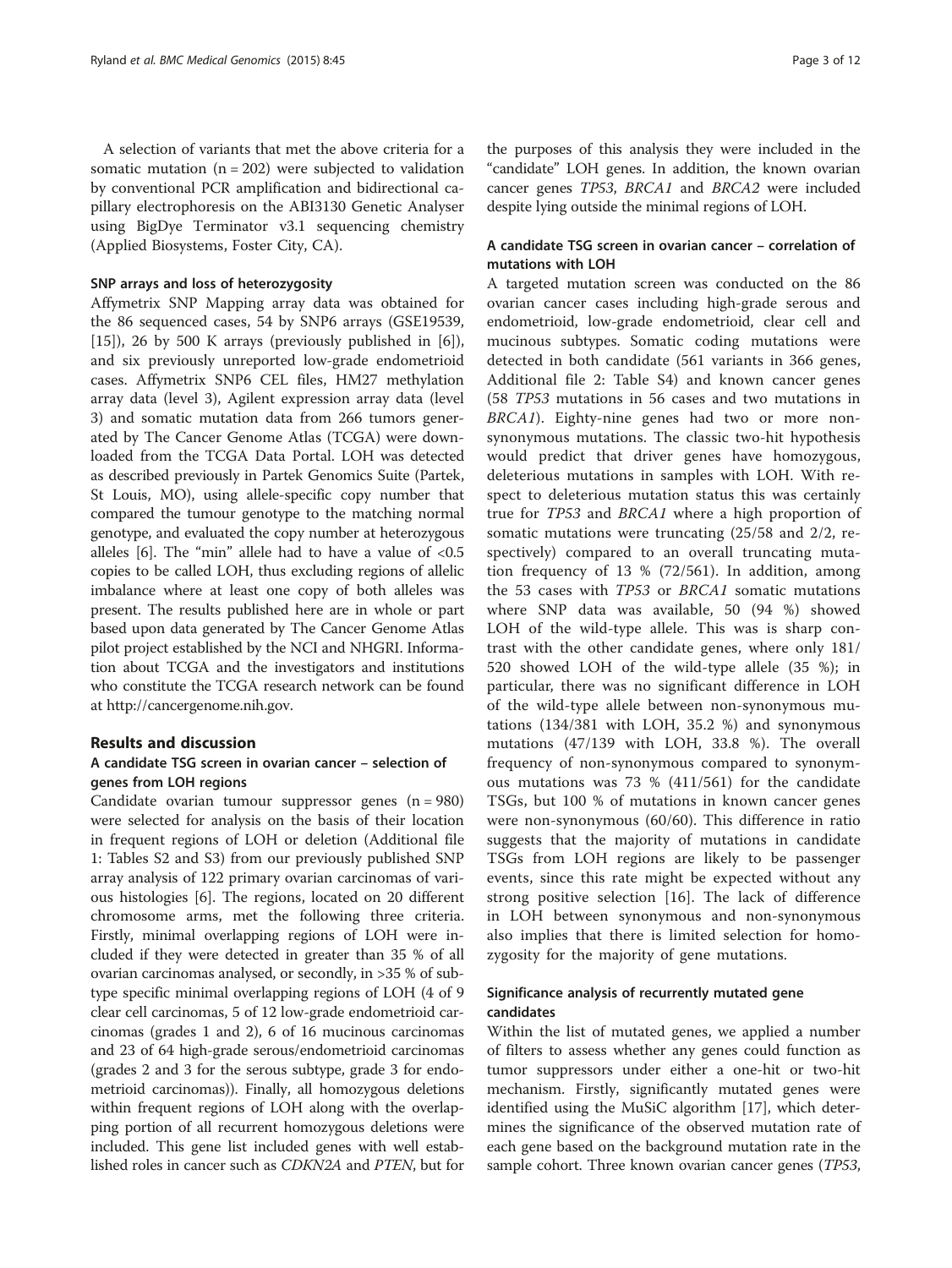PTEN and CDKN2A) were identified by all three tests (convolution, likelihood ratio and Fisher's combined pvalue tests) with a false discovery rate (FDR) of less than 0.10. At this FDR the genes DNAH9, LINGO1, MEF2C, SAMD11, STARD5, ZNRF4 and ZNF287 were also identified, although each was supported only by the likelihood ratio test.

Secondly, the 125 genes with recurrent mutations were assessed for the proportion of cases with biallelic mutation, including by homozygous deletion from SNP array data. For genes with mutations in three or more cases, the proportion of biallelic mutations was greater than 80 % of mutated samples for eight genes (AL355987.1, CASK, CDKN2A, MAP2K4, NF1, PTEN, RB1 and TP53) and between 60-80 % for seven genes (FANCA, GRAMD4, GPR98, IL16, MYOCD, SYNE1 and TEX15). Biallelic mutations were detected in 2/2 mutated samples in an additional nine genes (SKG223, APOOL, BRCA1, CDH8, DACH2, EPHX2, FARP1, PNMA3 and RAI1).

Finally, genes recurrently targeted by inactivating mutations were identified. Mutations with overtly deleterious consequences were considered for this analysis, including nonsense and essential splice site mutations, frameshift indels and gene deletions. Although missense amino acid changes and in-frame indels can also negatively impact gene function, interpreting these mutations in the absence of functional validation is challenging. Sixteen genes were identified where more than half of their mutations would be considered clearly deleterious, including seven known ovarian cancer genes (PTEN, CDKN2A, MAP2K4, PIK3R1, RB1, FANCA and BRCA1). These three analyses identified 36 genes as possible tumour suppressors (Table [1\)](#page-4-0), and it was notable that seven well characterised tumour suppressors were identified by at least two of the three methods (BRCA1, TP53, RB1, PTEN, CDKN2A, FANCA, and MAP2K4), although others were only identified by one method (NF1, PIK3R1). In contrast, 22 of the 27 (81 %) novel/less well characterized genes were identified by only 1 method, indicating that regions of LOH are not strongly enriching for novel genes with classic tumor suppressor gene characteristics.

## Loss of heterozygosity – what is it good for?

From the data above it appears that we did not identify dominant, very frequently mutated novel genes where selection for a classic two-hit tumour suppressor gene was apparent. So what, if anything, is the LOH for? We considered five possibilities (Fig. [1\)](#page-6-0) and assessed each in turn.

1. Classic two-hit hypothesis: high frequency biallelic genetic inactivation of TSG

- 2. Epigenetic two-hit hypothesis: biallelic inactivation through methylation and LOH
- 3. Multiple alternate gene biallelic inactivation: low frequency gene disruption
- 4. Haplo-insufficiency: Single copy gene disruption
- 5. Modified two-hit hypothesis: reduction to homozygosity of predisposition alleles
- 1. Classic two-hit hypothesis: high frequency biallelic genetic inactivation of TSG

This mechanism is demonstrably true for many known tumour suppressor genes, with TP53 being a clear example of a gene functioning as a classical TSG in ovarian cancer [[18, 19](#page-11-0)]. However, from our data and large published studies such as TCGA, it is clear that novel genes with a high frequency of biallelic mutations are exceedingly rare and can not explain the bulk of the observed LOH. For example, 8p undergoes LOH in >40 % of ovarian carcinomas, but no gene in this region is mutated at frequency higher than 3 % in our or any other study, although homozygous deletion can target, for example, CSMD1 in 11 % of cases [\[20](#page-11-0)]. It remains a possibility, however, that genes not represented on our targeted or exome sequencing platforms could still be the target of such LOH, for example long non-coding RNAs.

2. Epigenetic two-hit hypothesis: high frequency biallelic inactivation through methylation and LOH

Somatic gene mutation is not the only mechanism of biallelic inactivation. Some TSGs can be inactivated through a combination of LOH and promoter hypermethylation, for example MLH1. This methylation can be acquired somatically or may be a consequence of imprinting. We assessed this possibility using TCGA ovarian cancer methylation data. Globally, we observed that there was no enrichment for methylation in regions of LOH – in samples with LOH at a locus, on average 12.7 % of genes were strongly methylated (probe value of >0.75), whereas 13.65 % of genes were strongly methylated when there was no LOH, (Fig. [2a\)](#page-7-0). CNL-LOH was less likely to have strongly methylated genes than CNN-LOH (12.3 % vs 12.9 %, p < 0.0001, Chisquared test). However, when we analysed the X chromosome separately, we found that samples with any LOH were more likely to have low methylation levels (45.3 % of genes had a probe value of <0.25, compared to 35.5 % in samples without LOH,  $p < 0.0001$ Chi-squared test).

Detection of methylation is challenging from both technical and biological perspectives. Tumour and cell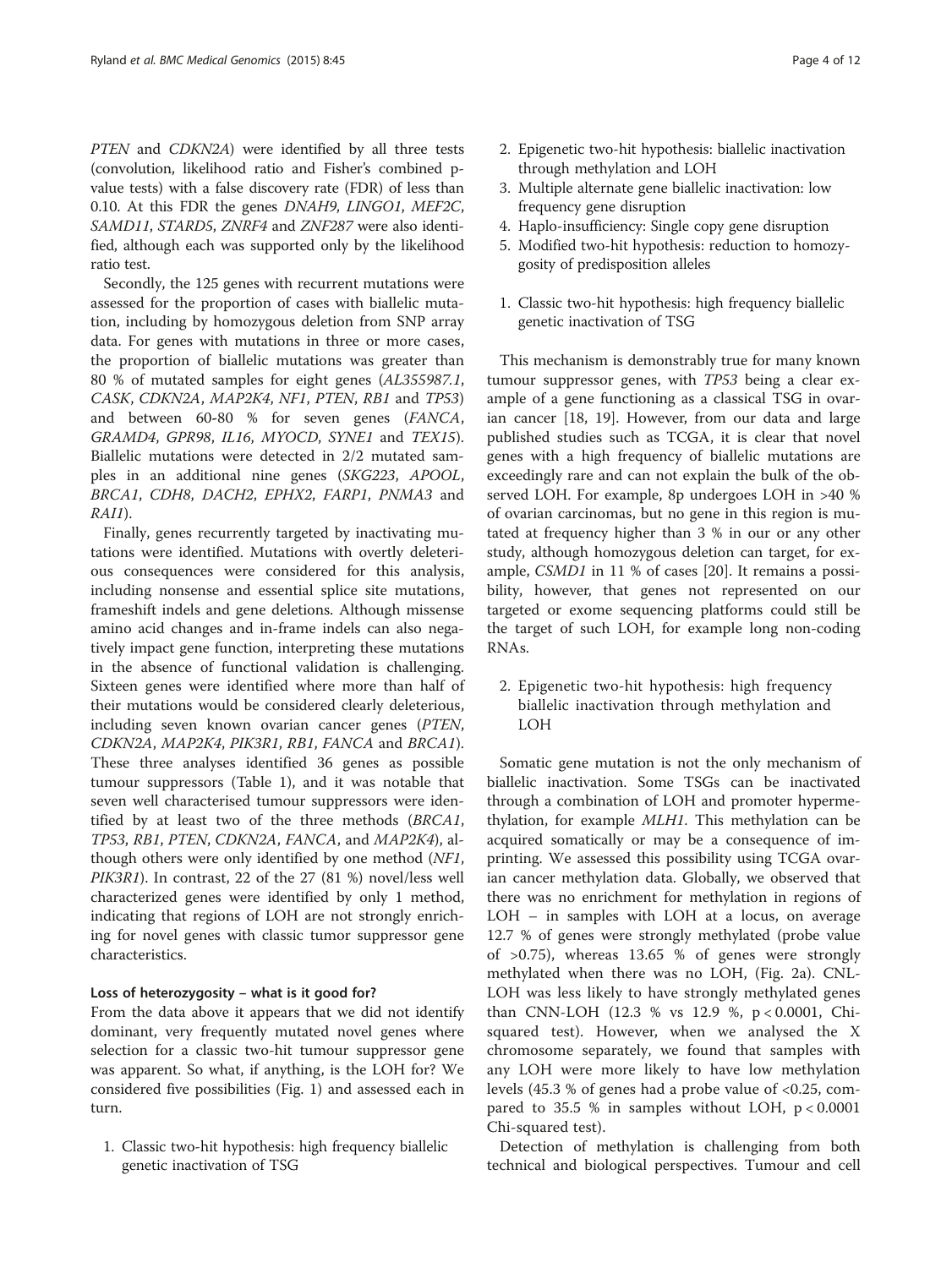| Gene          | Location | Description                                                     | Recessive TSG <sup>a</sup> | Predominant subtypes | TCGA mutated <sup>b</sup> | Detected by                   |
|---------------|----------|-----------------------------------------------------------------|----------------------------|----------------------|---------------------------|-------------------------------|
| ANKRD32       | 5q15     | ankyrin repeat domain 32                                        |                            | HG $S/E + LG E + CC$ | 9                         | Deleterious                   |
| <b>APOOL</b>  | Xq21.1   | apolipoprotein O-like                                           |                            | HG S/E               | 0                         | Biallelic                     |
| <b>BRCA1</b>  | 17q21.31 | breast cancer 1, early onset                                    | Υ                          | HG S/E               | 12                        | Biallelic, Deleterious        |
| C9ORF172      | 9q34.3   | chromosome 9 open reading<br>frame 172                          |                            | HG S/E               | 5                         | Biallelic                     |
| CACNA1B       | 9q34     | calcium channel, voltage-dependent,<br>N type, alpha 1B subunit |                            | $LG E + CC$          | 7                         | Deleterious                   |
| CASK          | Xp11.4   | calcium/calmodulin-dependent<br>serine protein kinase           |                            | HG S/E               | 2                         | Biallelic                     |
| CDH8          | 16q22.1  | cadherin 8, type 2                                              |                            | HG S/E               | 9                         | Biallelic                     |
| CDKN2A        | 9p21     | cyclin-dependent kinase<br>inhibitor 2A                         | Υ                          | Muc                  | 8                         | MuSiC, Biallelic, Deleterious |
| CYLC1         | Xq21.1   | cylicin, basic protein of sperm<br>head cytoskeleton 1          |                            | HG S/E               | 4                         | Deleterious                   |
| DACH2         | Xq21.3   | dachshund homolog 2<br>(Drosophila)                             |                            | HG S/E               | 3                         | Biallelic                     |
| DNAH9         | 17p12    | dynein, axonemal, heavy chain 9                                 |                            | LG E                 | 16                        | MuSiC                         |
| EPHX2         | 8p21     | epoxide hydrolase 2, cytoplasmic                                |                            | HG S/E               | 12                        | Biallelic                     |
| <b>FANCA</b>  | 16q24.3  | Fanconi anemia, complementation<br>group A                      | Y                          | HG S/E               | 12                        | Biallelic, Deleterious        |
| FARP1         | 13q32.2  | FERM, RhoGEF (ARHGEF) and<br>pleckstrin domain protein 1        |                            | HG S/E               | 3                         | Biallelic                     |
| GPR98         | 5q13     | G protein-coupled receptor 98                                   |                            | HG S/E               | 17                        | Biallelic                     |
| GRAMD4        | 22q13.31 | GRAM domain containing 4                                        |                            | HG S/E               | 18                        | Biallelic, Deleterious        |
| IL16          | 15q26.3  | interleukin 16                                                  |                            | HG S/E               | 4                         | Biallelic, Deleterious        |
| LINGO1        | 15q24.3  | leucine rich repeat and Iq<br>domain containing 1               |                            | HG S/E               | 4                         | MuSiC                         |
| MAP2K4        | 17p12    | mitogen-activated protein<br>kinase kinase 4                    | Y                          | HG S/E               | 12                        | Biallelic, Deleterious        |
| MEF2C         | 5q14.3   | myocyte enhancer factor 2C                                      |                            | HG S/E               | 8                         | MuSiC                         |
| <b>MYOCD</b>  | 17p11.2  | myocardin                                                       |                            | HG S/E               | 7                         | Biallelic, Deleterious        |
| NF1           | 17q11.2  | neurofibromin 1                                                 | Y                          | HG S/E               | 37                        | Biallelic                     |
| PIK3R1        | 5q13.1   | phosphoinositide-3-kinase,<br>regulatory subunit 1 (alpha)      | Υ                          | LG E                 | 6                         | Deleterious                   |
| PNMA3         | Xq28     | paraneoplastic Ma antigen 3                                     |                            | HG S/E               | 2                         | Biallelic                     |
| PTEN          | 10q23    | phosphatase and tensin<br>homolog                               | Y                          | LG E                 | 25                        | MuSiC, Biallelic, Deleterious |
| RAI1          | 17p11.2  | retinoic acid induced 1                                         |                            | HG S/E               | 4                         | Biallelic                     |
| RB1           | 13q14.2  | retinoblastoma 1                                                | Υ                          | HG S/E               | 32                        | Biallelic, Deleterious        |
| RPS6KA6       | Xq21.1   | ribosomal protein S6 kinase,<br>90 kDa, polypeptide 6           |                            | $HG S/E + LG E$      | 0                         | Deleterious                   |
| SAMD11        | 1p36.33  | sterile alpha motif domain<br>containing 11                     |                            | HG S/E               | 7                         | MuSiC, Deleterious            |
| SKG223        | 8p23.1   | Sugen kinase 223                                                |                            | $HG S/E + Muc$       | 7                         | Biallelic                     |
| <i>STARD5</i> | 15q26    | StAR-related lipid transfer<br>(START) domain containing 5      |                            | HG S/E               | 1                         | MuSiC                         |
| SYNE1         | 6q25     | spectrin repeat containing,<br>nuclear envelope 1               |                            | HG S/E               | 14                        | Biallelic                     |

<span id="page-4-0"></span>Table 1 Selected mutated genes in candidate TSG screen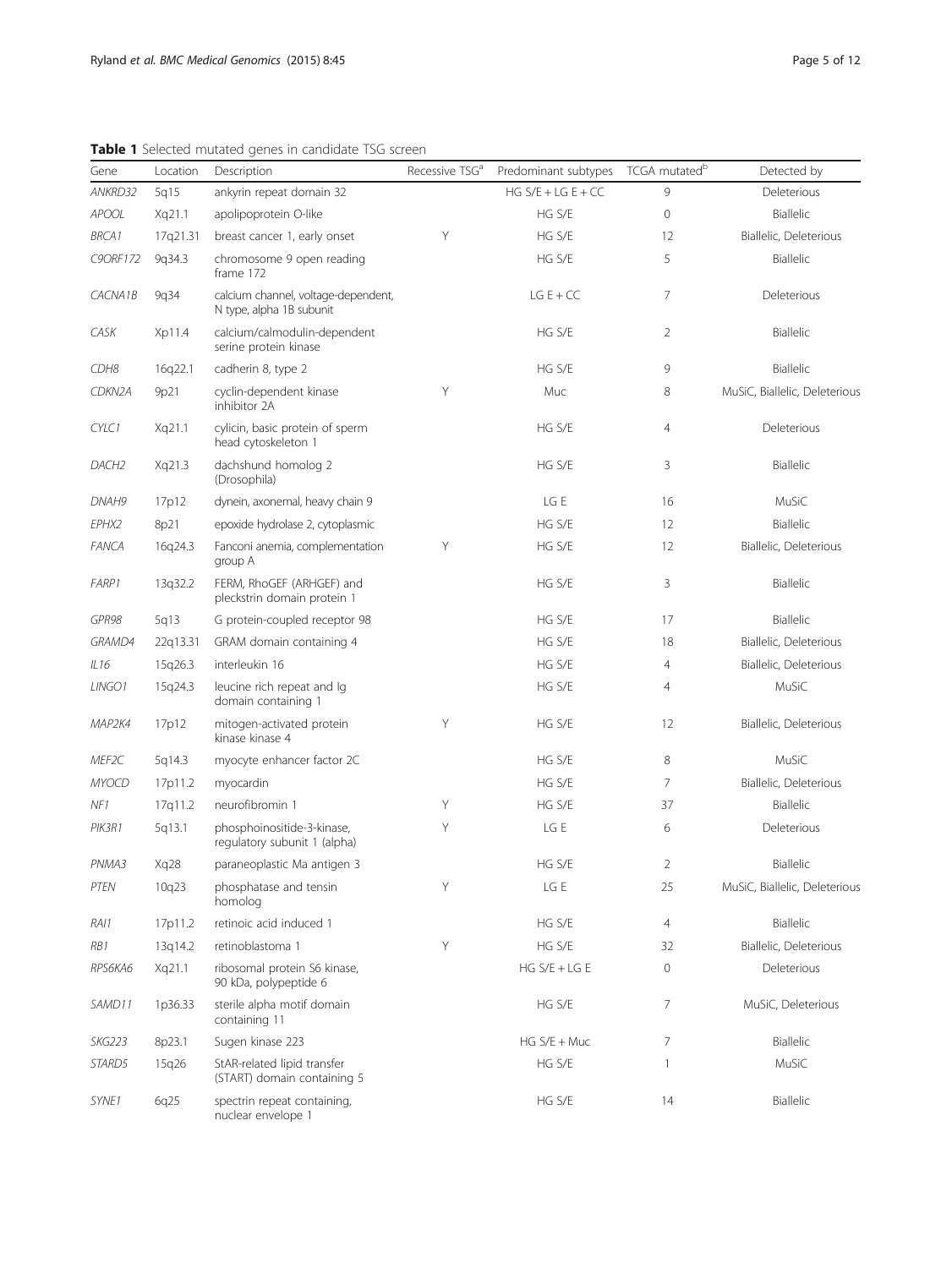| <b>TEX15</b>  | 8p22    | testis expressed 15     | HG S/E | 13  | Biallelic          |
|---------------|---------|-------------------------|--------|-----|--------------------|
| TP53          | 17p13.1 | tumor protein p53       | HG S/E | 302 | MuSiC, Biallelic   |
| <b>ZNF287</b> | 17p11.2 | zinc finger protein 287 | HG S/E | 4   | MuSiC, Deleterious |
| ZNRF4         | 19p13.3 | zinc and ring finger 4  | HG S/F |     | MuSiC              |

Table 1 Selected mutated genes in candidate TSG screen (Continued)

LG E, low-grade endometrioid; HG S/E, high-grade serous/endometrioid; Muc, mucinous; CC, clear cell

<sup>a</sup> Known recessive tumour suppressor gene according to the Cancer Gene Census [[32\]](#page-11-0)<br><sup>b</sup>Number of bigh grade serous TCCA samples with somatic point mutations and indel

<sup>b</sup>Number of high-grade serous TCGA samples with somatic point mutations and indels including large homozygous deletions. Mutation data for 316 TCGA samples [[33\]](#page-11-0) was accessed through the cBio Cancer Genomic Portal [\[34](#page-11-0)]

type heterogeneity may influence the degree of methylation detected, so we also took an alternative approach where we used the methylation array data to test whether there were genes that were more strongly methylated in samples with LOH compared to samples without LOH. Using a multiple testing correction p-value threshold of 2.2x10−<sup>6</sup> , there were 1584/22374 (7 %) methylation probes that were significantly differentially methylated. Interestingly, 28 % of these significant probes were located on the X chromosome and indeed 51 % of all probes on the X chromosome were significantly differentially methylated, with lower average levels of methylation in samples with LOH compared to samples without LOH. On the autosomes, the outcome was reversed: 50.3 % of the statistically significant probes had a fold-change difference in mean methylation of >1.5, while only 1.1 % had a fold-change difference of <0.75 (Fig. [2b](#page-7-0)). Thus, for the X chromosome it appears there is selection for retaining the active copy, perhaps because loss of this copy would be cell lethal as an effective homozygous inactivation of the chromosome. In contrast, for the autosomes there appears to be selection for increased methylation by LOH.

We also evaluated whether there was any difference by the type of LOH. For those genes occurring in a region of LOH with at least 20 % frequency, we determined whether a probe was in a CNL-LOH enriched locus (>66 % of samples with LOH also had CN loss) or a CNN-LOH enriched locus (>66 % of samples with LOH were CNN). Of the CNL-enriched probes, 11.3 % were significantly differentially methylated, compared to 21.7 % of CNN-enriched probes (p < 0.0001, Chi-squared test, Fig. [2c](#page-7-0)). This data would support a model whereby differential methylation is more commonly selected for in regions of CNN-LOH than CNL-LOH.

# 3. Multiple alternate gene biallelic inactivation: low frequency gene disruption

Another possibility is that particular loci harbour multiple TSGs but individual tumours only require one to be inactivated and the gene targeted can differ from tumour to tumour. If this is the case then locating the

TSGs by mapping overlapping regions of LOH would incorrectly flag the interval between two TSG as the likely location of the TSG – in effect then the peak LOH regions may not be the most likely places to find the targeted gene(s). To evaluate this possibility, we used TCGA data to see whether regions of LOH were enriched for somatic mutations on a sample-by-sample basis. Cases with both somatic exome and SNP array data were used  $(n = 266)$ . There were 13,148 coding somatic mutations, of which 29.7 % were located within a region of LOH in the sample where it was observed. The average overlap of all the genes assayed with regions of LOH per sample was 35.5 %. Thus, somatic mutations are if anything under-represented in regions of LOH (Binomial test p < 0.0001). Given that most of these mutations are likely to be passengers, we evaluated whether this was true for non-synonymous or overtly deleterious mutations (nonsense, frameshift, essential splice site). For deleterious mutations, 38.2 % were in regions of LOH ( $p = 0.035$ , Binomial test), whereas only 25.2 % of the non-synonymous mutations were in regions of LOH, similar to the 22.2 % observed for synonymous mutations. The signal for deleterious mutations was substantially reduced if TP53 was excluded (34.9 % of deleterious and 28.5 % of other non-synonymous mutations had LOH). Thus, regions of LOH are slightly enriched for deleterious mutations, but not for other non-synonymous or silent mutations.

We then evaluated whether there was a difference in mutation frequency in CNN versus CNL regions of LOH on a case by case basis as above (Fig. [3\)](#page-7-0). Excluding TP53, there were fewer mutations in regions of CNL-LOH than would have been expected based on the overall percentage of the exome affected (19.8 % of mutations were in CNL-LOH regions, whereas 26.8 % of the exome was affected by CNL-LOH,  $p < 0.0001$ , Binomial test). The difference was less striking when considering overtly deleterious mutations only  $(24.6 %$  vs  $26.8 %$ , p = 0.09, Binomial test). For CNN-LOH, the overall difference was small (8.8 % of mutations vs 8.7 % of the exome affected by CNN-LOH,  $p = 0.7$ , Binomial test), however there were more deleterious mutations than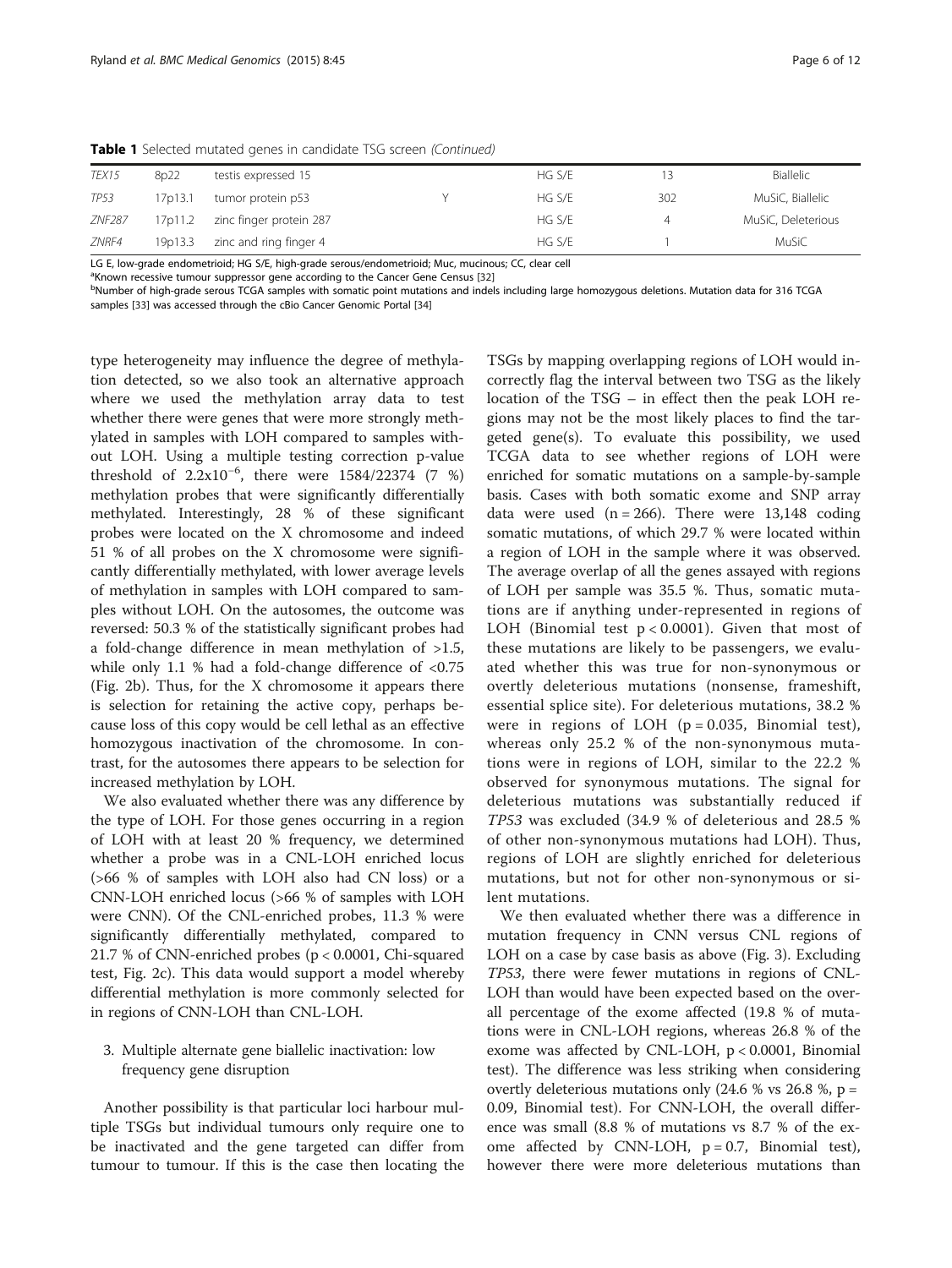<span id="page-6-0"></span>

genes in LOH regions show a reduction in expression

expected  $(10.3 %$  vs  $8.7 %$ ,  $p = 0.05$ , Binomial test). When TP53 was included, both total mutations (9.2 %) and deleterious mutations (11.4 %) in CNN-LOH regions were increased. Silent mutations were the most likely to be underrepresented in CNL-LOH regions (17.2 % vs 26.8 %).

It is possible, therefore, that mutations are seen less often in CNL-LOH regions simply as a consequence of decreased DNA dosage. The enrichment of deleterious mutations in CNN-LOH regions, however, suggests the presence of positive selection for mutations in TSGs.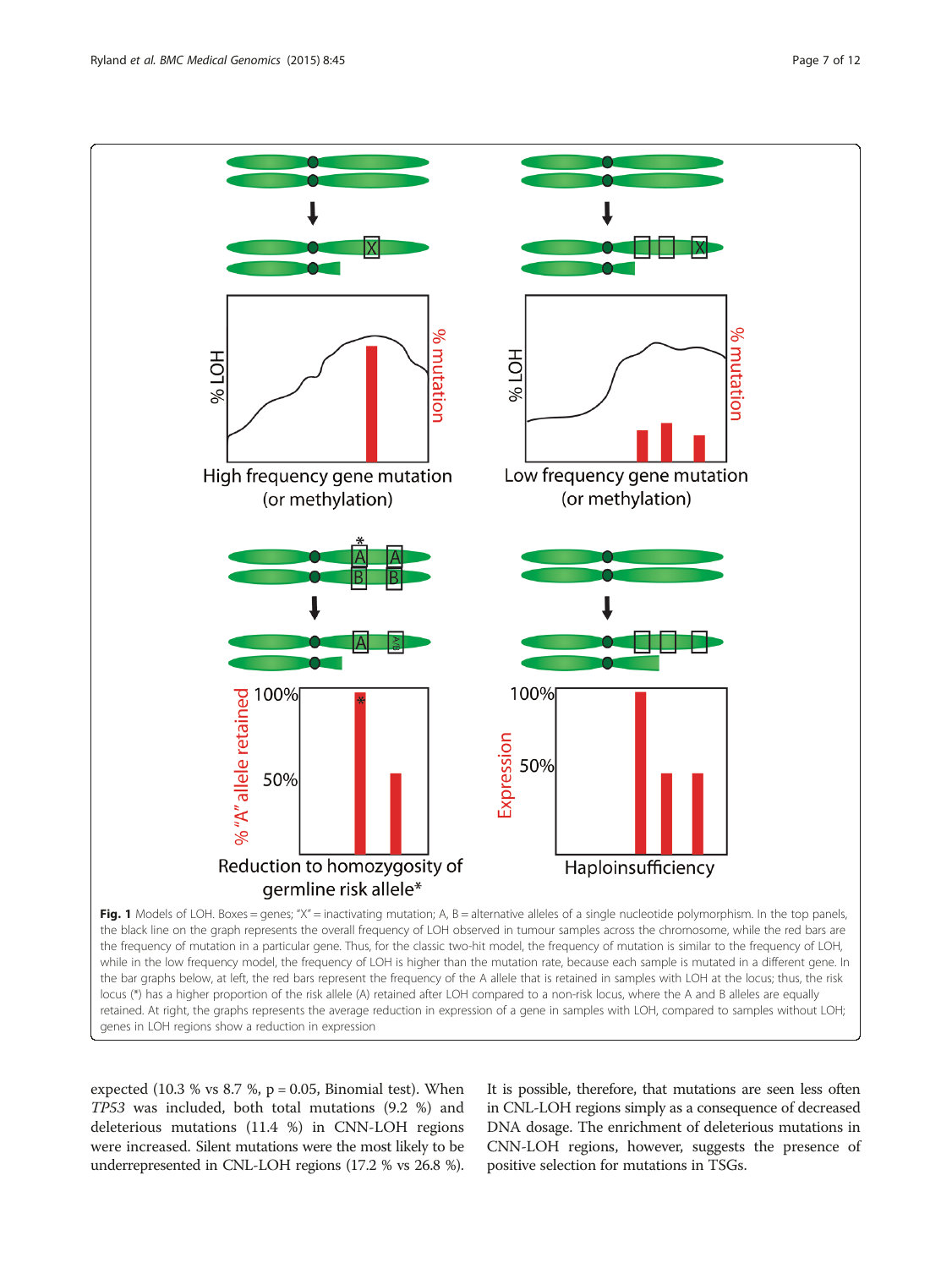<span id="page-7-0"></span>



# 4. Haplo-insufficiency: Single copy gene disruption

We and others have shown that loss of a single gene copy can reduce gene expression [\[6,](#page-10-0) [21](#page-11-0)]. A recent study showed that regions of copy number loss are enriched for tumour-suppressor genes [[22\]](#page-11-0), but that each gene might have a limited effect on its own. Chromosome complementation studies, where all or part of a chromosome is introduced into cell lines with LOH of that chromosome via microcell-mediated monochromosome transfer, have frequently been able to show reduction in tumorigenicity of the cell line thus complemented [\[23, 24\]](#page-11-0), but have only rarely been able to implicate a single gene responsible [[25, 26\]](#page-11-0). Thus, haplo-insufficiency of multiple genes, each with a small effect, could contribute to the non-random pattern of LOH observed in ovarian cancer, especially for chromosomal regions that are weighted towards CNL-LOH such as 8p and X, rather than CNN-LOH, such as 17.

We previously observed a correlation between the percentage of genes under-expressed and the percentage of cases with CNL-LOH, as opposed to CNN-LOH, in a region-wise comparison of LOH vs. no LOH [[6\]](#page-10-0). In an analysis of TCGA data, we compared the expression of

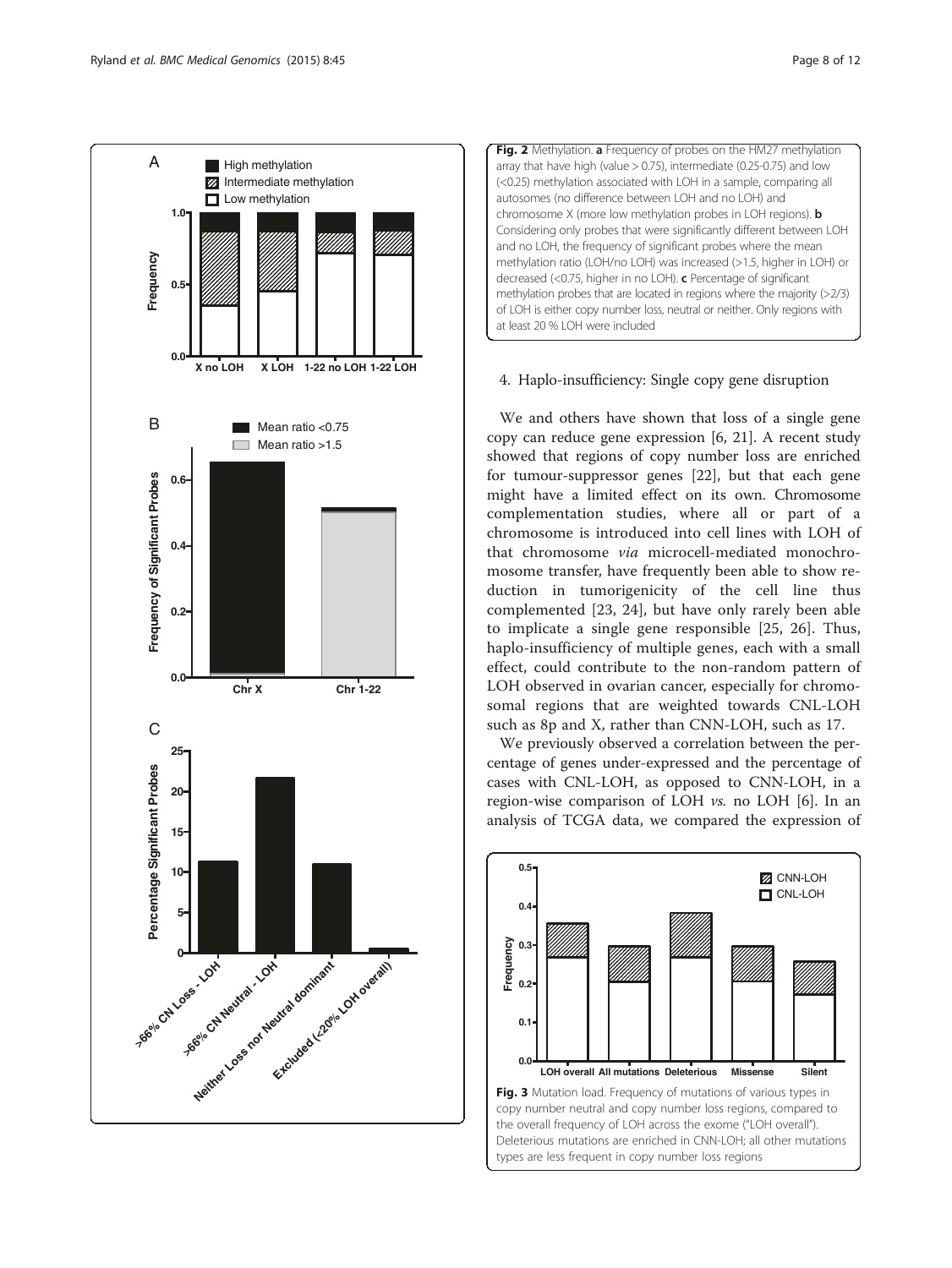10,925 genes between cases with and without LOH. 3,780 genes (34.6 %) were significantly differentially expressed (at a multiple testing p-value threshold of 4.56x10−<sup>6</sup> ), and all significant genes were underexpressed in samples with LOH compared to samples without LOH. When comparing CNN-LOH to CNL-LOH in genes with at least 20 % frequency of LOH, only 1/163 genes (0.6 %) at CNN-LOH enriched loci were significantly differentially expressed, compared to 2701/5740 (47 %) CNL-LOH enriched genes (p < 0.0001, Chi-squared test, Fig. 4). This result supports the idea that chromosomal regions with CNL-LOH may contain genes where loss of a single copy results in reduced gene expression and a selective advantage to the cell. In contrast, chromosomal regions with little copy number loss may contain essential genes for which haplo-insufficiency is cell lethal.

5. Modified two-hit hypothesis: reduction to homozygosity of predisposition alleles

In familial cancer predisposition syndromes, it is common for the remaining wild-type allele to be lost by LOH, for example *BRCA1* pathogenic variants are usually reduced to homozygosity in breast and ovarian carcinomas [[3](#page-10-0), [27](#page-11-0)]. However, common low-penetrance risk



alleles could also be targeted by LOH leading to an enhancement of their cancer-promoting role. We assessed this using nine SNP loci identified in the iCOGs study [[28, 29](#page-11-0)] as predisposing to all ovarian cancer types or high-grade serous ovarian cancer. Two of these SNPs were present on the Affymetrix SNP 6.0 array, the remainder were represented by SNPs in linkage disequilibrium  $(r^2 > 0.7$ , from HapMap [\[30](#page-11-0)]). Where possible, up to four linked SNPs were evaluated.

For each SNP, we assessed whether cases were heterozygous in their normal DNA, and what proportion of these with LOH of the region were homozygous for the risk allele in the tumour DNA using TCGA and our own data ( $n = 364$ ). Interestingly, two SNPs at 10p12 linked to the risk allele rs1232180 were found to be significantly more likely to have lost the non-risk allele than the risk allele (Table [2](#page-9-0)). Some other SNPs linked to a risk allele also showed significantly non-random loss of the non-risk allele, but the data were not consistent across all SNPs examined at the locus (e.g. 17q21, 3q25 and 9p22). It is not clear whether these discrepancies could be due to technical variation in the SNP calling; alternative methods may be required to assess this possibility. The remainder of SNPs were not significant, however several are uncommon, limiting the power of the analysis. Thus, it is possible that some LOH may be selected for through the phenotypic effect of reduction to homozygosity of predisposition alleles.

# Conclusion

The broader relevance of LOH in cancer has been debated for some time [\[5](#page-10-0), [31\]](#page-11-0) although many of the criticisms stemmed from technical issues that are being overcome by newer methodologies. Our initial assumption for this study was that we would detect high-frequency mutated genes in the minimal peak regions of LOH we had defined by LOH mapping using these newer methodologies; i.e. a classic two-hit model. However, the biology of LOH does not support this assumption and with large-scale tumour studies it is now possible to explore the many possibilities for the functional significance of this genetic event as summarised in Table [3](#page-9-0). We suggest that the non-random patterns of LOH detected in cancer are a result of multiple different mechanisms operating to affect multiple genes, which may differ from tumour to tumour yet collectively play a role in the development of the tumorigenic phenotype. It is worth noting the differences in CNL-LOH versus CNN- LOH, with the latter appearing more relevant for selection of deleterious mutations and methylation, in contrast to global changes in gene expression. Identifying the specific driver genes targeted in a particular cancer remains a challenge given the multiple possible reasons for selection of an LOH event.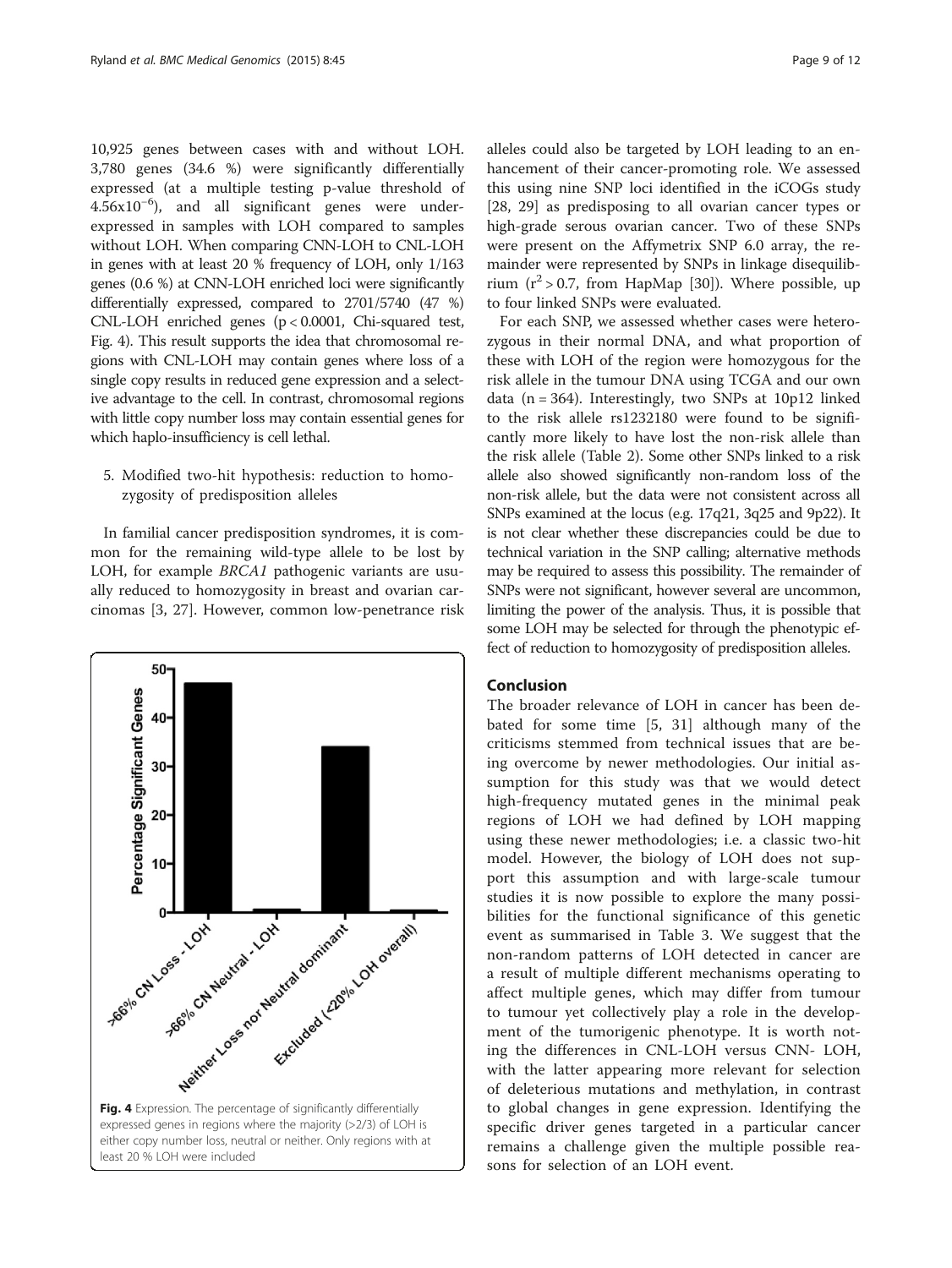<span id="page-9-0"></span>Table 2 Ovarian cancer GWAS SNPs and LOH

| SNP <sup>a</sup> | Risk Alleleb | Locus | hetc | hom | AA             | BB | <b>NC</b>       | $\mathbb N$ | CHI sq | Direction      | % LOH <sup>d</sup> | N LOH | Affy SNP      | Rsquared     |
|------------------|--------------|-------|------|-----|----------------|----|-----------------|-------------|--------|----------------|--------------------|-------|---------------|--------------|
| rs1243180        | <b>NA</b>    | 10p12 |      |     |                |    |                 |             |        |                |                    |       |               |              |
| rs1243188        | minor/A      | 10p12 | 112  | 183 | 22             | 6  | 41              | 364         | 0.0025 | yes            | 0.20               | 28    | SNP_A-2024177 | 0.881        |
| rs7098100        | minor/B      | 10p12 | 132  | 181 | $\overline{1}$ | 9  | 41              | 364         | 0.0114 | yes            | 0.07               | 10    | SNP_A-8636193 | 0.781        |
| rs757210         | <b>NA</b>    | 17g12 |      |     |                |    |                 |             |        |                |                    |       |               |              |
| rs11658063       | minor/B      | 17q12 | 23   | 148 | 44             | 44 | 105             | 364         | 1.0000 |                | 0.79               | 88    | SNP A-8714923 | 0.704        |
| rs9303542        | <b>NA</b>    | 17q21 |      |     |                |    |                 |             |        |                |                    |       |               |              |
| rs4451990        | minor/B      | 17q21 | 20   | 197 | 49             | 61 | 37              | 364         | 0.2526 | i,             | 0.85               | 110   | SNP A-2282117 | 1            |
| rs12944592       | minor/B      | 17q21 | 24   | 198 | 54             | 60 | 28              | 364         | 0.5741 |                | 0.83               | 114   | SNP_A-1836563 | $\mathbf{1}$ |
| rs12452212       | minor/A      | 17q21 | 19   | 196 | 74             | 53 | 22              | 364         | 0.0624 | yes            | 0.87               | 127   | SNP_A-2128564 | $\mathbf{1}$ |
| rs9894812        | minor/A      | 17q21 | 20   | 198 | 70             | 48 | 28              | 364         | 0.0428 | yes            | 0.86               | 118   | SNP_A-2209606 | 1            |
| rs8170           | <b>NA</b>    | 19p13 |      |     |                |    |                 |             |        |                |                    |       |               |              |
| rs34084277       | minor/B      | 19p13 | 80   | 260 | 9              | 8  | $7\overline{ }$ | 364         | 0.8084 |                | 0.18               | 17    | SNP_A-1788674 | 1            |
| rs2072590        | <b>NA</b>    | 2q31  |      |     |                |    |                 |             |        |                |                    |       |               |              |
| rs711830         | minor/B      | 2q31  | 77   | 160 | 8              | 14 | 105             | 364         | 0.2008 |                | 0.22               | 22    | SNP_A-8652216 | 0.965        |
| rs7651446        | <b>NA</b>    | 3q25  |      |     |                |    |                 |             |        |                |                    |       |               |              |
| rs344008         | minor/A      | 3q25  | 58   | 297 | 2              | 3  | $\overline{4}$  | 364         | 0.6547 |                | 0.08               | 5     | SNP_A-8543714 | 0.85         |
| rs2292336        | minor/B      | 3q25  | 48   | 299 | 2              | 5  | 10              | 364         | 0.2568 |                | 0.13               | 7     | SNP_A-8587822 | 0.85         |
| rs17380639       | minor/A      | 3q25  | 28   | 320 | 11             | 3  | $\overline{2}$  | 364         | 0.0325 | yes            | 0.33               | 14    | SNP A-2078455 | 0.85         |
| rs11782652       | minor/B      | 8q21  | 38   | 291 | 8              | 7  | 20              | 364         | 0.7963 | $\overline{a}$ | 0.28               | 15    | SNP A-8702651 |              |
| rs10088218       | major/A      | 8q24  | 47   | 280 | 11             | 11 | 15              | 364         | 1.0000 |                | 0.32               | 22    | SNP A-1801410 |              |
| rs1516974        | major/A      | 8q24  | 45   | 291 | $\overline{4}$ | 15 | 9               | 364         | 0.0116 | no             | 0.30               | 19    | SNP_A-2088878 | $\mathbf{1}$ |
| rs3814113        | NA.          | 9p22  |      |     |                |    |                 |             |        |                |                    |       |               |              |
| rs7032221        | major/B      | 9p22  | 123  | 201 | 6              | 11 | 23              | 364         | 0.2253 | yes            | 0.12               | 17    | SNP_A-8603886 | $\mathbf{1}$ |
| rs10738467       | major/B      | 9p22  | 111  | 206 | 5              | 11 | 31              | 364         | 0.1336 | yes            | 0.13               | 16    | SNP_A-8328297 | 0.892        |
| rs10962668       | major/B      | 9p22  | 103  | 177 | 7              | 22 | 55              | 364         | 0.0053 | yes            | 0.22               | 29    | SNP A-4198891 | 0.794        |

a SNPs in bold are those named in the GWAS iCOG publication [[29\]](#page-11-0) All others are linked as indicated by the R-squared value of >0.7. If the minor allele is the risk

allele named, it is assumed that this will also be the case for the linked SNP<br><sup>b</sup> Minor = risk allele is the less frequent allele in the population. A, B = risk allele corresponds to the "A" or "B" allele respectively in

nomenclature. NA = not on Affymetrix SNP6 array<br><sup>c</sup> Het = Number of cases where germline and tumour are heterozygous, hom = cases where germline is heterozygous meterozygous, tumour is homozygous for A or B respectively, NC = no call in either tumour or germline. N = total number

<sup>d</sup> % LOH is the number of individuals with loss of one allele divided by the total number of heterozygous individuals as measured at that SNP, i.e. not the overall % of LOH that could be determined from all cases using a wider genetic window. This may therefore include regions of extreme allelic imbalance (e.g. likely for 8q24)

Table 3 Summary of LOH – what is it good for?

| <b>Hypothesis</b>                 | Mechanism                                                                                           | Plausibility | Frequency | Impact   | LOH type     |
|-----------------------------------|-----------------------------------------------------------------------------------------------------|--------------|-----------|----------|--------------|
| Classic two-hit hypothesis        | High frequency biallelic genetic inactivation of TSG<br>via mutation and LOH or homozygous deletion | Strong       | Rare      | High     | More CNN-LOH |
| Modified two-hit hypothesis       | Reduction to homozygosity of predisposition<br>alleles                                              | Low          | Rare      | Low      | Unknown      |
| Epigenetic two-hit hypothesis     | Biallelic inactivation through methylation and LOH                                                  | Moderate     | Unknown   | Moderate | More CNN-LOH |
| Haplo-insufficiency               | Single copy gene disruption through copy number<br>loss                                             | Strong       | Common    | Moderate | CNI-LOH      |
| Multi-gene biallelic inactivation | Low frequency gene disruption through all of the<br>above mechanisms                                | Strong       | Common    | Unknown  | Fither       |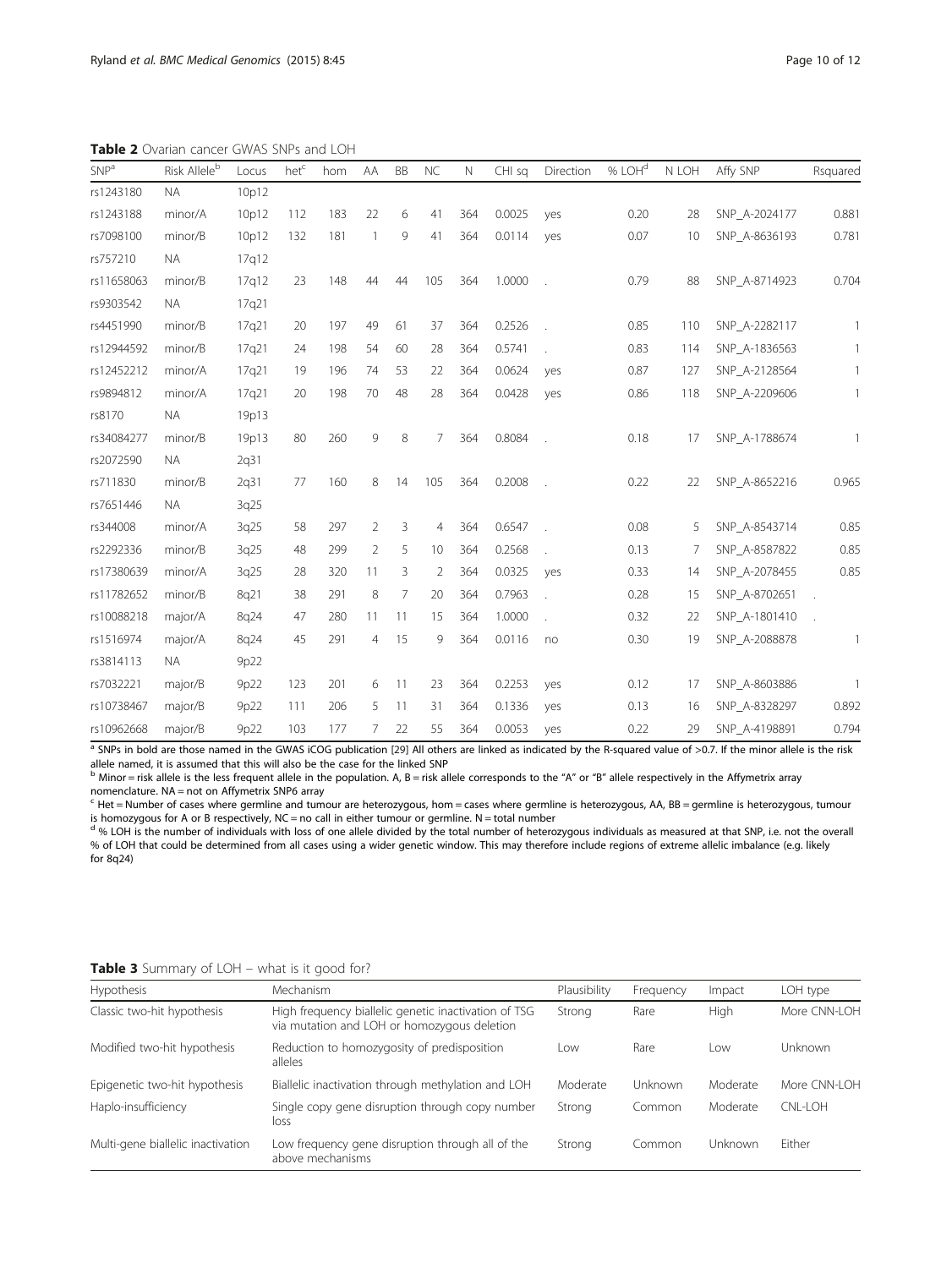# <span id="page-10-0"></span>Additional files

[Additional file 1: Table S1.](http://www.biomedcentral.com/content/supplementary/s12920-015-0123-z-s1.docx) Cohort information, Table S2. Regions of LOH analysed by targeted sequencing, Table S3. List of the genes in regions of LOH analysed by targeted sequencing. (DOCX 135 kb)

[Additional file 2: Table S4.](http://www.biomedcentral.com/content/supplementary/s12920-015-0123-z-s2.xlsx) Excel file with all synonymous and nonsynonymous mutations identified by targeted sequencing. (XLSX 141 kb)

#### Abbreviations

AOCS: Australian Ovarian Cancer Study; LOH: Loss of heterozygosity; CNL-LOH: Copy number loss LOH; CNN-LOH: Copy number neutral LOH; SNP: Single nucleotide polymorphism; TCGA: The Cancer Genome Atlas; TSG: Tumour suppressor gene.

#### Competing interests

The authors declare that they have no competing interests.

#### Author contributions

GLR conducted SNP array, mutation validation and all massively parallel sequencing experiments and analysed sequencing data; MAD and JL performed sequencing alignments and variant calling; DG performed bioinformatics analyses; SEB, DYHC and SMR extracted DNA and undertook Sanger sequencing validation; AOCS and DDLB contributed samples and data; RWT contributed to assay design and optimisation; IGC conceived of the study and participated in its design and coordination; and KLG conceived of the study, participated in its design and coordination, undertook bioinformatics analyses and drafted the manuscript. All authors read and approval the final manuscript.

#### Author's information

Ian G. Campbell and Kylie L. Gorringe, co-senior authors.

#### Acknowledgements

We gratefully acknowledge the cooperation of the institutions in Australia participating in the Australian Ovarian Cancer Study (AOCS). We also acknowledge the contribution of the AOCS study nurses, research assistants and all clinical and scientific collaborators and would like to thank all of the women who participated in AOCS. The AOCS management group comprises David Bowtell (Peter MacCallum Cancer Centre, East Melbourne, Victoria, Australia), Georgia Chenevix-Trench (Queensland Institute of Medical Research, Brisbane, Queensland, Australia), Adele Green (Queensland Institute of Medical Research, Brisbane, Queensland, Australia), Penny Webb (Queensland Institute of Medical Research, Brisbane, Queensland, Australia), Anna deFazio (Westmead lnstitute for Cancer Research, Westmead Millennium Institute, Westmead, New South Wales, Australia ), Dorota Gertig (Victorian Cervical Cytology Registry, Carlton South, Victoria, Australia. The scientific and clinical collaborators are: ACT- R Stuart-Harris; NSW- F Kirsten, J Rutovitz, P Clingan, A Glasgow, A Proietto, S Braye, G Otton, J Shannon, T Bonaventura, J Stewart, S Begbie, M Friedlander, D Bell, S Baron-Hay, A Ferrier (dec.), G Gard, D Nevell, N Pavlakis, S Valmadre, B Young, C Camaris, R Crouch, L Edwards, N Hacker, D Marsden, G Robertson, P Beale, J Beith, J Carter, C Dalrymple, R Houghton, P Russell, L Anderson, M Links, J Grygiel, J Hill, A Brand, K Byth, R Jaworski, P Harnett, R Sharma, G Wain; QLD- D Purdie, D Whiteman, B Ward, D Papadimos, A Crandon, M Cummings, K Horwood. A Obermair, L Perrin, D Wyld, J Nicklin; SA- M Davy, MK Oehler, C Hall, T Dodd, T Healy, K Pittman, D Henderson, J Miller, J Pierdes, A Achan; TAS- P Blomfield, D Challis, R McIntosh, A Parker; VIC- B Brown, R Rome, D Allen, P Grant, S Hyde, R Laurie M Robbie, D Healy, T Jobling, T Manolitsas, J McNealage, P Rogers, B Susil, E Sumithran, I Simpson, I Haviv, K Phillips, D Rischin, S Fox, D Johnson, S Lade, P Waring, M Loughrey, N O'Callaghan, B Murray, L Mileshkin, P Allan; V Billson, J Pyman, D Neesham, M Quinn, A Hamilton, O McNally, C Underhill, R Bell, LF Ng, R Blum, V Ganju; WA- I Hammond, A McCartney (dec.), C Stewart, Y Leung, M Buck, N Zeps (WARTN). Further information can be found at<http://www.aocstudy.org>. This work was supported by the National Health and Medical Research Council of Australia (NHMRC ID #628773) and the Emer Casey Foundation.

#### Author details

<sup>1</sup> Cancer Genetics Laboratory, Peter MacCallum Cancer Centre, East Melbourne, Victoria, Australia. <sup>2</sup> Centre for Cancer Research, Monash Institute of Medical Research, Monash University, Clayton, Victoria, Australia. <sup>3</sup> Bioinformatics Core Facility, Peter MacCallum Cancer Centre, East Melbourne, Victoria, Australia. <sup>4</sup> Bioinformatics and Cancer Genomics Laboratory, Peter MacCallum Cancer Centre, East Melbourne, Victoria, Australia. <sup>5</sup>Sir Peter MacCallum Department of Oncology, University of Melbourne, Parkville, Victoria, Australia. <sup>6</sup>Peter MacCallum Cancer Centre, East Melbourne, Victoria, Australia. <sup>7</sup> Cancer Genomics and Genetics Laboratory, Peter MacCallum Cancer Centre, East Melbourne, Victoria, Australia. <sup>8</sup>Molecular Genomics Core Facility, Peter MacCallum Cancer Centre, East Melbourne, Victoria, Australia. <sup>9</sup>Department of Pathology, University of Melbourne, Parkville, Victoria, Australia.

## Received: 16 February 2015 Accepted: 22 July 2015 Published online: 01 August 2015

#### References

- 1. Vogelstein B, Papadopoulos N, Velculescu VE, Zhou S, Diaz Jr LA, Kinzler KW. Cancer genome landscapes. Science. 2013;339(6127):1546–58. doi[:10.1126/](http://dx.doi.org/10.1126/science.1235122) [science.1235122.](http://dx.doi.org/10.1126/science.1235122)
- 2. Cavenee WK, Dryja TP, Phillips RA, Benedict WF, Godbout R, Gallie BL, et al. Expression of recessive alleles by chromosomal mechanisms in retinoblastoma. Nature. 1983;305(5937):779–84.
- 3. Merajver SD, Frank TS, Xu J, Pham TM, Calzone KA, Bennett-Baker P, et al. Germline BRCA1 mutations and loss of the wild-type allele in tumors from families with early onset breast and ovarian cancer. Clin Cancer Res. 1995;1(5):539–44.
- 4. Knudson Jr AG. Mutation and cancer: statistical study of retinoblastoma. Proc Natl Acad Sci U S A. 1971;68(4):820–3.
- 5. Tomlinson IP, Lambros MB, Roylance RR. Loss of heterozygosity analysis: practically and conceptually flawed? Genes Chromosomes Cancer. 2002;34(4):349–53. doi:[10.1002/gcc.10085](http://dx.doi.org/10.1002/gcc.10085).
- 6. Gorringe KL, Ramakrishna M, Williams LH, Sridhar A, Boyle SE, Bearfoot JL, et al. Are there any more ovarian tumor suppressor genes? A new perspective using ultra high-resolution copy number and loss of heterozygosity analysis. Genes Chromosomes Cancer. 2009;48(10):931–42.
- 7. Davis SJ, Choong DY, Ramakrishna M, Ryland GL, Campbell IG, Gorringe KL. Analysis of the mitogen-activated protein kinase kinase 4 (MAP2K4) tumor suppressor gene in ovarian cancer. BMC Cancer. 2011;11:173. doi[:10.1186/](http://dx.doi.org/10.1186/1471-2407-11-173) [1471-2407-11-173](http://dx.doi.org/10.1186/1471-2407-11-173).
- 8. Bryan EJ, Watson RH, Davis M, Hitchcock A, Foulkes WD, Campbell IG. Localization of an ovarian cancer tumor suppressor gene to a 0.5-cM region between D22S284 and CYP2D, on chromosome 22q. Cancer Res. 1996;56(4):719–21.
- 9. Ryland GL, Bearfoot JL, Doyle MA, Boyle SE, Choong DY, Rowley SM, et al. MicroRNA genes and their target 3'-untranslated regions are infrequently somatically mutated in ovarian cancers. PLoS One. 2012;7(4):e35805. doi[:10.1371/journal.pone.0035805.](http://dx.doi.org/10.1371/journal.pone.0035805)
- 10. Li H, Durbin R. Fast and accurate short read alignment with Burrows-Wheeler transform. Bioinformatics. 2009;25(14):1754–60. doi[:10.1093/](http://dx.doi.org/10.1093/bioinformatics/btp324) [bioinformatics/btp324.](http://dx.doi.org/10.1093/bioinformatics/btp324)
- 11. Novocraft Technologies. [http://www.novocraft.com.](http://www.novocraft.com)
- 12. McKenna A, Hanna M, Banks E, Sivachenko A, Cibulskis K, Kernytsky A et al. The Genome Analysis Toolkit: a MapReduce framework for analyzing nextgeneration DNA sequencing data. Genome Res. 2010;20(9):1297-303. doi[:10.1101/gr.107524.110](http://dx.doi.org/10.1101/gr.107524.110)
- 13. Albers CA, Lunter G, Macarthur DG, McVean G, Ouwehand WH, Durbin R. Dindel: Accurate indel calls from short-read data. Genome Res. 2010. doi[:10.1101/gr.112326.110](http://dx.doi.org/10.1101/gr.112326.110)
- 14. Robinson JT, Thorvaldsdottir H, Winckler W, Guttman M, Lander ES, Getz G et al. Integrative genomics viewer. Nat Biotechnol. 2011;29(1):24-6. doi[:10.1038/nbt.1754](http://dx.doi.org/10.1038/nbt.1754)
- 15. Ramakrishna M, Williams LH, Boyle SE, Bearfoot JL, Sridhar A, Speed TP, et al. Identification of candidate growth promoting genes in ovarian cancer through integrated copy number and expression analysis. PLoS One. 2010;5(4), e9983. doi[:10.1371/journal.pone.0009983.](http://dx.doi.org/10.1371/journal.pone.0009983)
- 16. Pleasance ED, Cheetham RK, Stephens PJ, McBride DJ, Humphray SJ, Greenman CD, et al. A comprehensive catalogue of somatic mutations from a human cancer genome. Nature. 2010;463(7278):191–6. doi[:10.1038/](http://dx.doi.org/10.1038/nature08658) [nature08658](http://dx.doi.org/10.1038/nature08658).